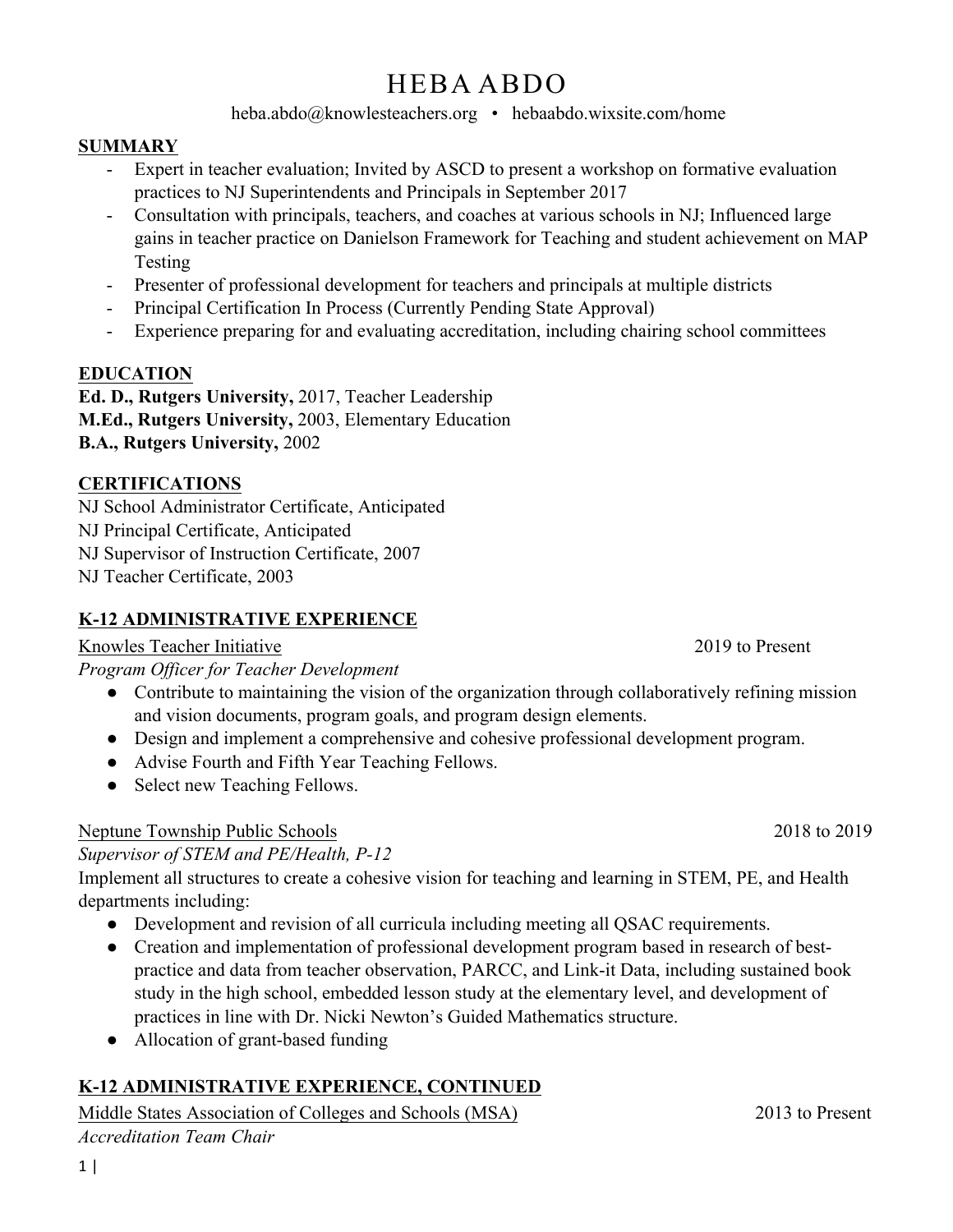- Chair visits to various schools to determine eligibility for accreditation
- Analyze schools' achievement and personnel data using MSA protocols
- Compose comprehensive written reports to describe findings to the MSA office team
- Present oral and written findings to staff, board members, and parents
- Train team members on roles and responsibilities including developing a comprehensive training guide

Rutgers University School System Improvement (USDOE- Grant Funded Project) 2016 to 2018 *Senior Program Administrator* 

- Prepare and present conference presentations of project data-set using qualitative and quantitative methods
	- o Awarded Northeast Educational Research Association best paper award for 2015
- Instruct school-based coaches in best practices in teacher observation, feedback, and coaching
	- o Across schools, the percentage of students whose growth was above average on MAP
		- scores increased by 14% in math and 13% in reading, on average
- Correspond with state and federal officials to meet grant requirements
- Simplify school effectiveness research and NJDOE policy for easy use by principals, coaches, and teachers, including creating manuals and a virtual professional development library.
- Advise principals on preparation of evaluation portfolios using the Stronge Principal Evaluation

#### *Training Coordinator* 2014 to 2016

- Created and conducted professional development sessions for teachers
- Evaluated and provided feedback to teachers using the Danielson Rubric and the Classroom Strategies Scale
- Supported teachers to create inclusive environments and incorporate Common Core Standards using educational technology

#### Professional Development Consultant 2015-2018

*Various Schools* 

- Provided on-site training and in-class coaching to teachers on various teaching techniques (see below for full listing)
- Coach school leaders in best practices in formative teacher evaluation
- Support implementation of professional learning communities
- Consult with accreditation steering committees including preparing accreditation documents, analyzing data sources, creating long-term plans, and hosting school visits

## **K-12 ADMINISTRATIVE EXPERIENCE, CONTINUED**

## Bedayia Private School 2011-2012

#### *Elementary Principal*

● Led grade level meetings to create horizontal and vertical curricular alignment resulting in comprehensive curriculum maps at all levels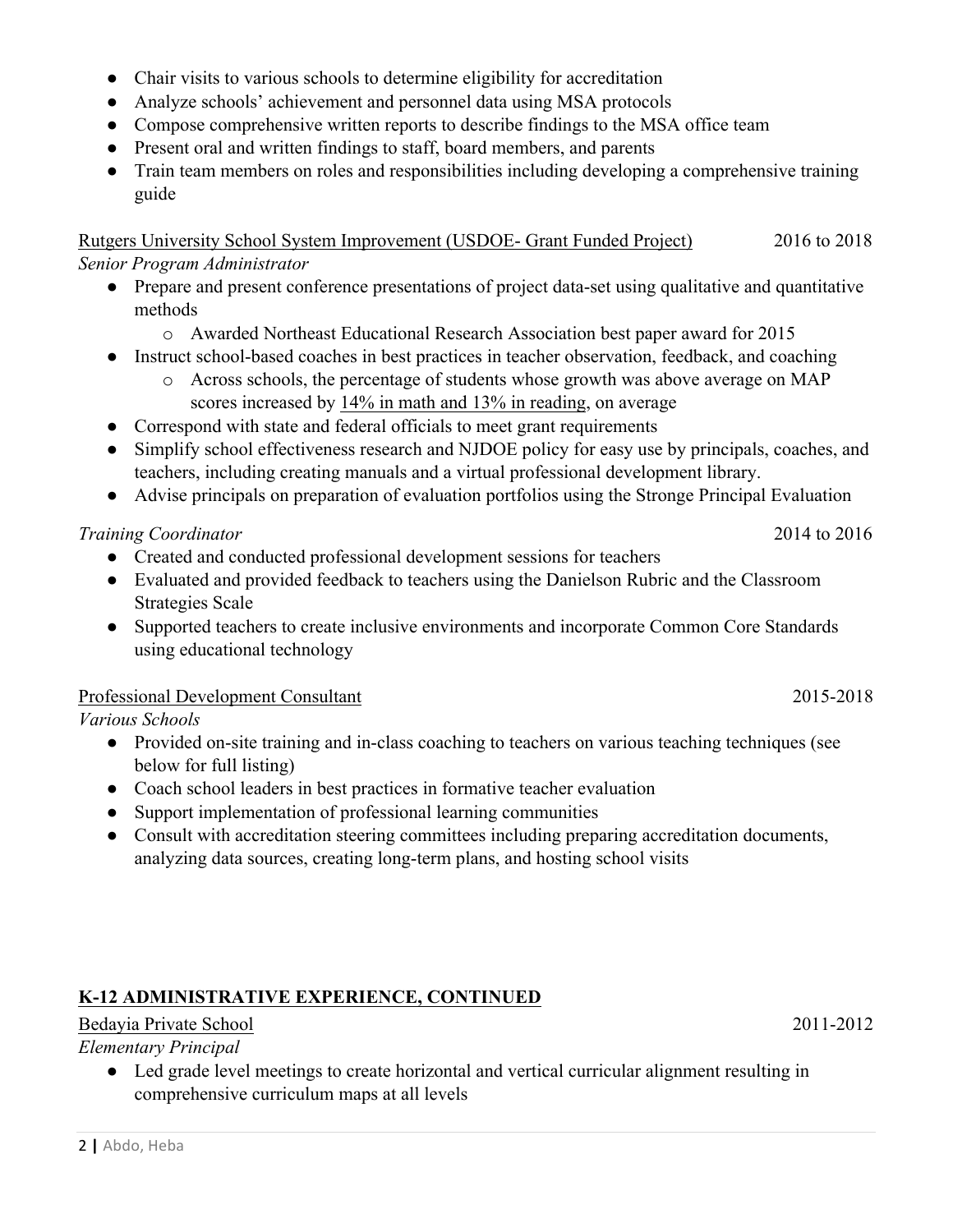- Developed student behavioral and instructional intervention programs, leading to successful early reading and mathematics intervention for 15 students
- Planned and conducted ongoing professional development linked to teacher needs
- Supervised 40 teachers and all support staff

#### IEF Private School Network 2009-2010

*Elementary Principal* 

- Oversaw DOE budgets and decided yearly spending with superintendent and board of education which allowed the school to reallocate funds and purchase additional educational technologies
- Created textbook evaluation system and adopted new ELA materials
- Developed short- and long-term school improvement and curriculum plans

## **UNIVERSITY TEACHING AND ADVISING EXPERIENCE**

#### Rutgers University Spring 2017

## *Lecturer: Teacher Education*

- Instruct Rutgers University sophomores and juniors who are interested in teaching as a profession
- Present pedagogical strategies along with critical educational issues including the structures of schooling, theories of learning and teaching, students' experiences, teachers' experiences, inequality, family and community relationships, and contemporary school reform policies
- Support students in creation of keystone writing pieces

#### *Ed.D. Access and Equity Mentor and Founding Member* 2016 to Present

- Create schedules and guidebooks to hold Ed.D. mentors accountable to the mentorship process
- Mentor students through the Ed.D. process, including support with scheduling, milestone attainment, and networking.

#### *Dissertation Committee Member* 2017 to Present

• Support Ed.D. student in completion of dissertation on authentic teacher leadership

#### New Jersey City University 2016 to Present

*Preservice Teacher Evaluator* 

- Evaluate preservice teachers for state internship requirement using the Danielson Framework
- Conduct pre- and post-observation conferences
- Provide formative feedback, significantly impacting instruction as measured through an increase on average of 6 points on Domains 2 and 3 of the Danielson Rubric

# **K-12 TEACHING EXPERIENCE**

*Grade 5 English and Social Studies Teacher* 2010-2011 *Grade 7 Mathematics Teacher* 2003-2005 *Grade 4 Teacher Intern* 2002-2003

## **HONORS/ AWARDS**

2015 Northeast Educational Research Association Lorne H. Woollatt Distinguished Paper Award

3 **|** Abdo, Heba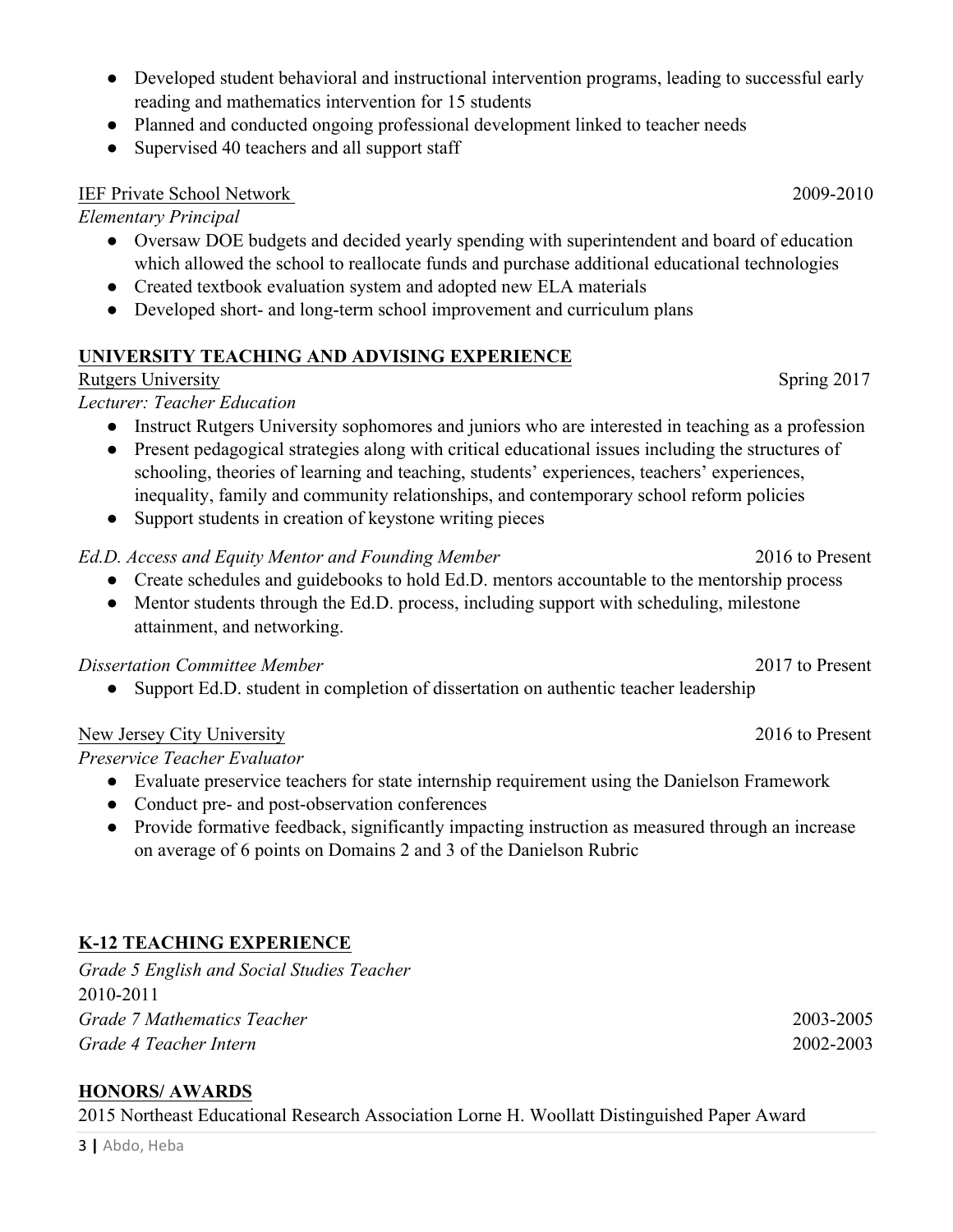2016 American Educational Research Association Distinguished Paper Award 2016 Teacher Leadership Conference Best Paper Award 2017 Association for Education Finance and Policy Conference \$1500 Scholarship PEO International Scholar Nominee Graduate Coursework, Magna Cum Laude

#### **HIGHLIGHTED PROFESSIONAL DEVELOPMENT- CONDUCTED**

Book Writing in Early Childhood Classroom Video to Understand Student Comprehension Coaching for Growth: Using Data to Create Teacher Goals and Growth Plans Creating Formative Teacher Evaluation Systems Culturally Relevant Pedagogy Danielson Framework For Evaluators Danielson Framework For Teachers Data Based Decision Making Hands-On Learning and Problem Solving in Mathematics Readers' Workshop Setting Up Professional Learning Communities Standards-Based Report Cards Teacher Self-Reflection Understanding by Design/ Backwards Curriculum Mapping Writers' Workshop

### **HIGHLIGHTED PROFESSIONAL DEVELOPMENT- ATTENDED**

Stanford University YouCubed Mathematics Leadership Seminar with Jo Boaler Columbia University Reading and Writing Project Danielson Group Advanced Teacher Evaluation Training Mathematics Intervention with Dr. Amanda VanDerHayden Measures of Academic Progress (MAP) - Train the Trainer Response to Intervention in Elementary & Secondary Schools with Dr. Matthew Burns National Council of English Teachers Conference National Science Teachers Association Conference Three Tier Behavior Management Techniques with Dr. Kathleen Lane- Train the Trainer Understanding by Design with Grant Wiggins, Workshop

## **HIGHLIGHTED ACADEMIC PRESENTATIONS**

**Creating Formative Teacher Evaluation Systems**: NJ Association for Supervision and Curriculum Development (ASCD), Monroe, NJ. September, 2017.

**Lessons Learned in Teacher Evaluation**: The Midwestern Symposium on Teacher Evaluation, Findlay, OH. May, 2017.

**Implementing Teacher-Led Workgroups**: ISNA Education Forum, Chicago, IL. April, 2017

**Teacher Use of Evaluation Data**: Association for Education Finance and Policy (AEFP), Washington, D.C. March, 2017

**Leadership Practices that Support Instructional Coaches**: International Teacher Leadership Conference, Miami, FL. March, 2017.